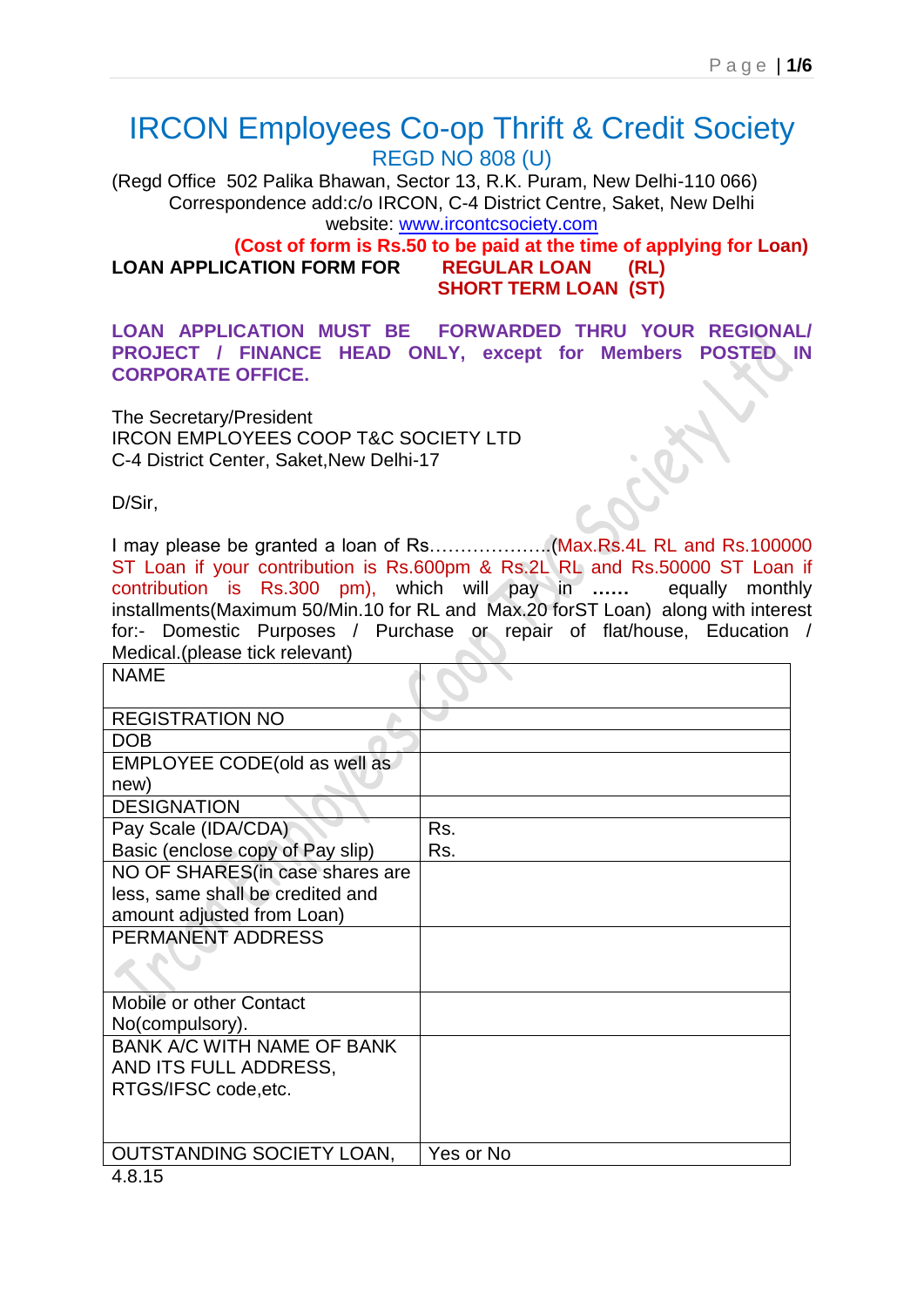I DECLARE THAT THE ABOVE INFORMATION/FACTS ARE TRUE TO THE BEST OF MY KNOWLEDGE.

A copy of my latest salary slip is attached.

- Ö Cost of application form is being paid in cash
- Ö Cost of application form may be deducted from my Loan Amount.

SIGNATURE OF APPLICANT Date

Member may please note that Regular loan shall be granted only after 5 years of Membership.

Regular Loan can be re-issued only after 90% of loan is exhausted and there is 10% outstanding loan, depending on availability of funds.

No Refund or adjustment on ST loan is permitted.

*Nota Bene* that we shall be constrained to reject/hold your application in case it is not submitted thru your Project Office or filled in properly and or not supported by Salary slip.

| FOR USE OF SOCIETY                          |    |  |
|---------------------------------------------|----|--|
| <b>YES/NO</b><br><b>LOAN Fresh/Adjusted</b> |    |  |
| LOAN ISSUED VIDE CHECUQE/DD NO<br>FOR RS.   | DT |  |
| EMI:<br>X<br>Rs.                            |    |  |
| PRESIDENT/SECRETARY/V.P./TREASURER          |    |  |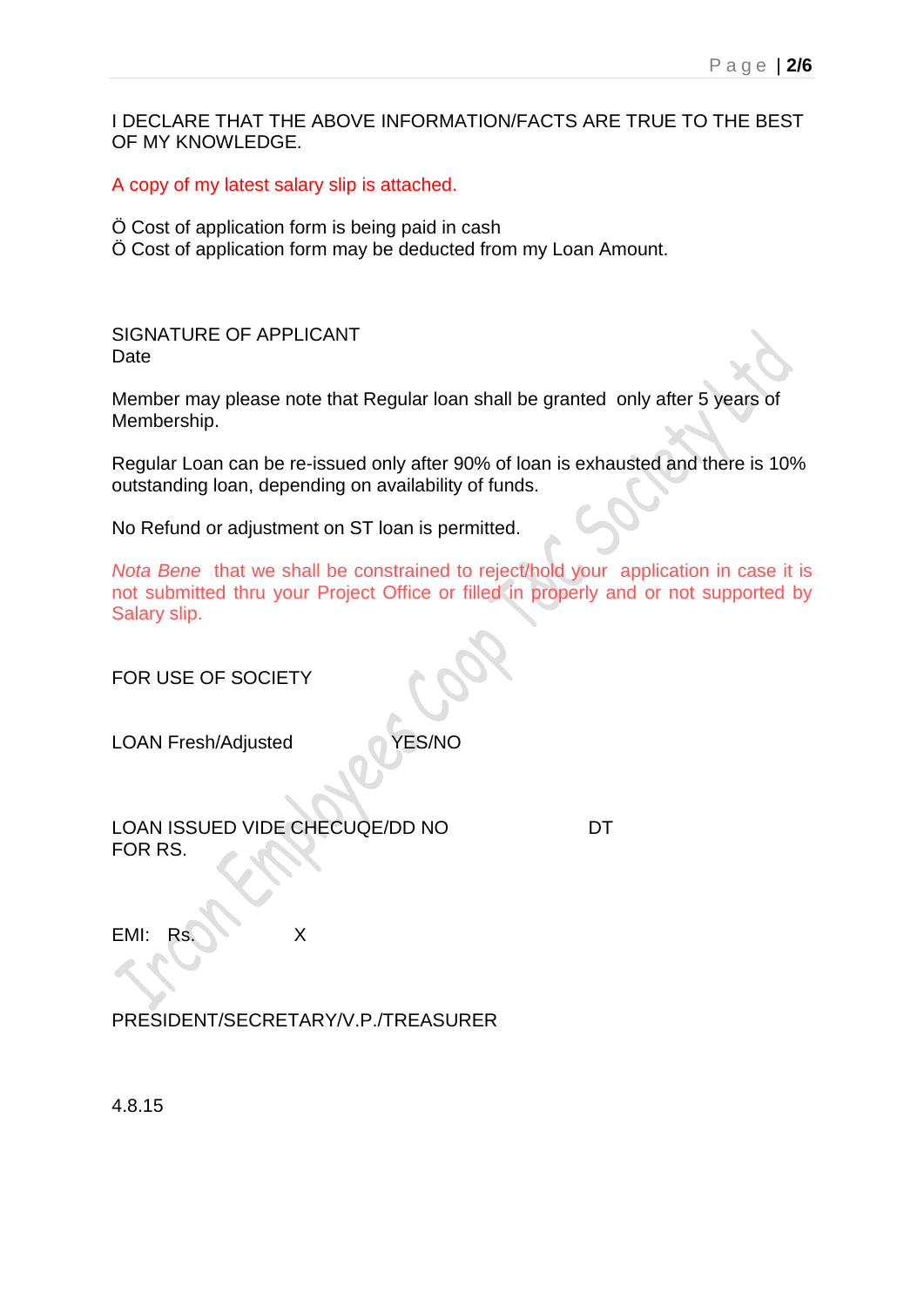## MEMBER CONSENT NOTE

The Manager/DGM/Finance(Salary) Ircon International Ltd Corporate Office C-4 District Centre,Saket New Delhi-110017

Sub: Deductions from Salary to meet Ircon Employees Coop. Thrift and Credit Society Ltd's Claim

Sir,

Having contracted to become a member of the Ircon Employees Cooperative Thrift & Credit Society Ltd, New Delhi, which is governed by the Delhi Cooperative Societies Act(35 of 1972) , I under the provision of Section 44 of the Said Act, as amended from time to time, hereby authorise you, as my pay disbursing Officer , to deduct from my monthly salary or other dues the amount of monthly installments with interest thereon along with the monthly installment or in liquidation of loan accordance with monthly statement of recoveries received from the Society and pay the same to the Society until the whole amount has been repaid, including monies such as compulsory deposit, optional deposit, etc with monthly statement of recoveries received from the Society. In case of my retirement, death or any other casualty, I authorise the authority so concerned to recover the amount of demand of the society from my salary/leave salary, bonus, gratuity and such other payments that may be due to me to the satisfaction of the Society.

The recovery of such installments is not to be stopped without the previous written consent or authority from President/Secretary/Treasurer of the Society.

Yours truly,

| Signature               |  |
|-------------------------|--|
| Name                    |  |
| <b>Employee Code</b>    |  |
| Designation             |  |
| Name and Add of Project |  |
| Contact No.(M)          |  |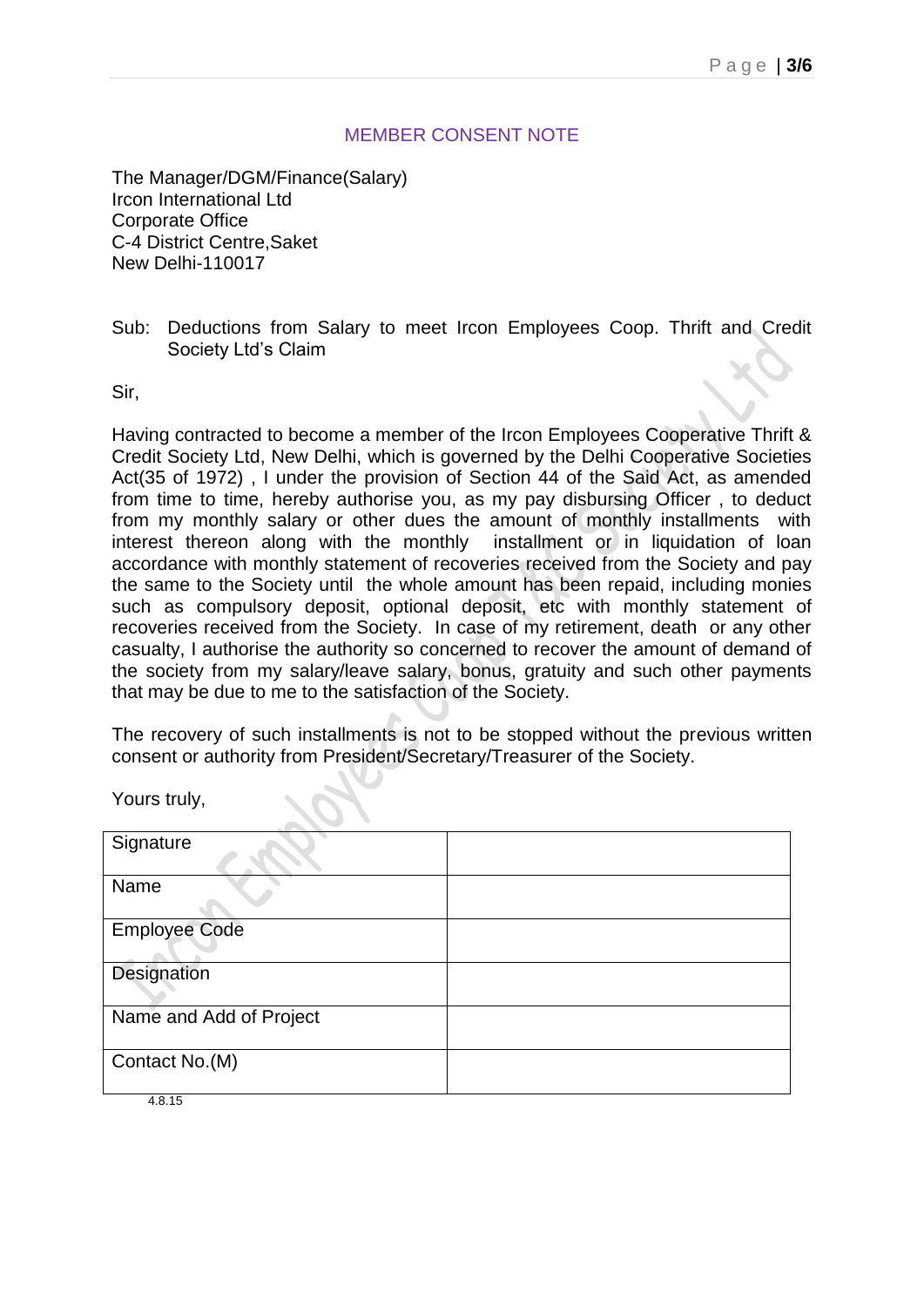## IRCON EMPLOYEES COOPERATIVE THRIFT & CREDIT SOCIETY LTD Registration No 808 (U)

I……………………………………………., Employee Code No……………….a Member of the above named Society have on this……. day of………….20 received subject to the Bye-laws of the Society, a Loan of Rs. …………. ( Rupees……………………. ) bearing interest at the rate of  $\sqrt{ }$  % per annum# which I hereby undertake to repay in full in …………… equal monthly installment commencing from the month of ………… with interest due thereon, each installment being payable on or before  $7<sup>th</sup>$  of each month.

If I fail to pay installment or any installment of the principal loan on the due date, the whole loan shall become immediately due and payable with interest. In case of default, I further undertake to pay additional interest of 1% per month on all overdue installments from the date of default.

I also agree to furnish 2(two\_ sureties in respect of this or Sureties in addition to or in place of those furnished below, should the Managing committee of the Society require me to do so.

I further agree that loan will be expended for the purpose it has been taken. I undertake to repay the money with interest as may be levied in accordance with the byelaws of the Society in case the same is not spent within one month from the date it is taken. Under the provision of Section 44 of the Delhi cooperative Societies Act, 1972, as amended from time to time, as extended to the State of Delhi, I authorize DGM/Manager/Finance(Salary), IRCON, New Delhi (My employer) to deduct from my salary or other money payable to me such amounts on amount of installments due on the loan as may be furnished to him by the MC of the Society from time to time and pay the sum direct to the said Society in satisfaction of this loan.

I further authorize Manager/Accounts/IRCON (my employer) in the event of my death or termination of my service from any cause whatever before this loan and the interest due thereon have been duly repaid, to deduct from the moneys due to me or standing to my credit or due to me or any gratuity, leave encashment, any other due from the company or pension to which I may become entitled.

Such amount as will be sufficient to liquidate the balance of this loan and interest thereon the date of payment and to pay same direct to the said Society in satisfaction of this loan, under the above conditions, I execute this bond after having duly received the full sum of Rs. (Rupees…………………………………………….) by cheque/DD.

**#** at present rate of interest being charged is 9% p.a for RL and ST Loan

Signature: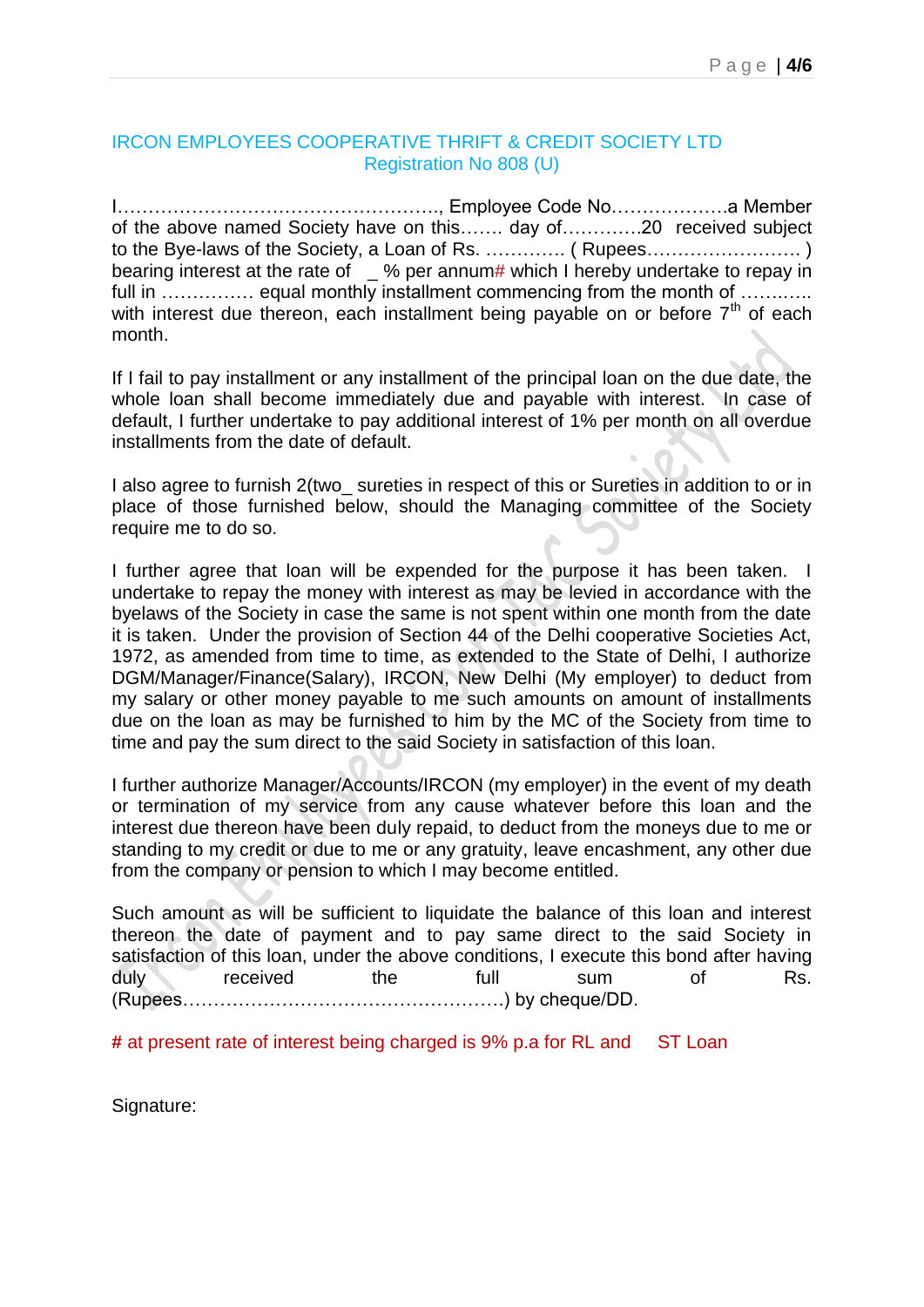In case of transfer to foreign project/deputation, I shall ensure that the CD and loan installment is regularly deducted from my Foreign/INR Portion salary. In case of non-remittance of loan continuously for 3 months, the loan amount with penalty may be adjusted from CD account and or from suerities.

| Signature of Borrower with date |  |
|---------------------------------|--|
| Name of Borrower                |  |
| Registration No.                |  |
|                                 |  |

We, the following Sureties, do hereby indemnify the Society for the due repayment of this loan with interest in accordance with the above conditions and the bye-laws of the Society and we hereby agree that our liability as sureties under the agreement shall not be impaired or discharged by person of any time or other indulgence granted by the Society to the said. If the loan is left outstanding due to any reason or not being paid continuously for 3 months, we are liable to repay the outstanding amount in equal share basis:

|                                                                                  | <b>SURETY NO.1</b>                                                | <b>SURETY NO 2</b> |  |
|----------------------------------------------------------------------------------|-------------------------------------------------------------------|--------------------|--|
| Registration No.                                                                 |                                                                   |                    |  |
| Signature (in full) with                                                         |                                                                   |                    |  |
| date                                                                             |                                                                   |                    |  |
| Name                                                                             |                                                                   |                    |  |
|                                                                                  |                                                                   |                    |  |
| Designation                                                                      |                                                                   |                    |  |
| <b>Employee Code</b>                                                             |                                                                   |                    |  |
| DOB <sub>@</sub>                                                                 |                                                                   |                    |  |
| Place of Posting/Name of                                                         |                                                                   |                    |  |
| Project                                                                          |                                                                   |                    |  |
|                                                                                  |                                                                   |                    |  |
| Contact Mobile No.                                                               |                                                                   |                    |  |
|                                                                                  |                                                                   |                    |  |
|                                                                                  | WITNESS to the Signatures of above Surety No 1 and 2 (compulsory) |                    |  |
| Signature with date                                                              |                                                                   |                    |  |
| Name                                                                             |                                                                   |                    |  |
|                                                                                  |                                                                   |                    |  |
|                                                                                  |                                                                   |                    |  |
| <b>Employee Code</b>                                                             |                                                                   |                    |  |
|                                                                                  |                                                                   |                    |  |
| @ Suerties must have equal left over service in which loan is being repaid. Also |                                                                   |                    |  |
| you can stand surety to 2 Members only. As a surety you understand the risk, in  |                                                                   |                    |  |
| case loan is not repaid by the borrower.                                         |                                                                   |                    |  |